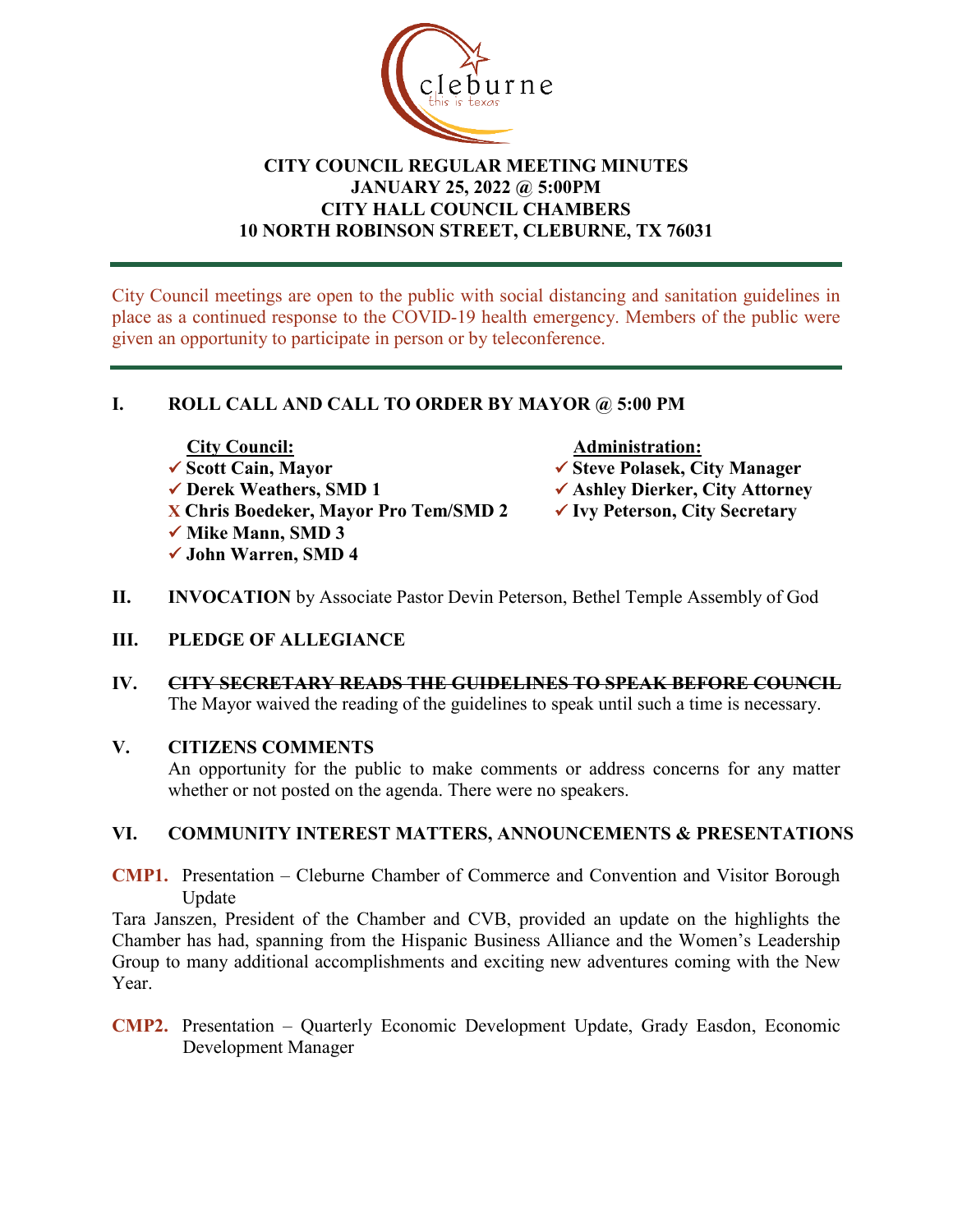Mr. Easdon gave the  $4<sup>th</sup>$  quarterly update for 2021 highlighting the increasing growth of commercial and residential development, supply chain and labor issues still lingering, hospitality industry slowly improving, as well as the number of unemployment going back down.

**CMP3.** Presentation – Public Works Projects Update, Jeremy Hutt, Director of Public Works Mr. Hutt provided an update on public works projects that were completed in 2021, and what is continuing into and beginning in the 2022 year.

## **CONSENT AGENDA**

All of the following items on the Consent Agenda are considered to be routine and selfexplanatory by the Council and will be enacted with one motion.

### **MN1. CONSIDER MINUTES FOR THE JANUARY 11, 2022 REGULAR COUNCIL MEETING.**

#### **RS1. RS01-2022-09 CONSIDER A RESOLUTION CONSENTING TO THE EXTENSION OF THE DECLARATION OF LOCAL DISASTER UNTIL FEBRUARY 8, 2022.**

Presented by: Steve Polasek, City Manager

Summary: On March 23, 2020, the Mayor executed a Declaration of Local Disaster ("Declaration") for the City of Cleburne pursuant to Section 418.108(a) of the Texas Government Code, which was for a period of seven days. In accordance with 418.108(b) of the Texas Government Code and following Governor Greg Abbott's executive orders, the City Council has approved extensions to said Declaration, and continues to take actions to promote health and safety, and suppress the spread of COVID-19 in the community. This resolution for your consideration is to extend the existing Declaration to the next regular council meeting date of February 8, 2022 at 11:59 p.m. central standard time.

## **RS2. RS01-2022-10 CONSIDER A RESOLUTION AUTHORIZING A CHAPTER 380 ECONOMIC DEVELOPMENT INCENTIVE AGREEMENT WITH KR HOMES, LLC TO REIMBURSE AN AMOUNT EQUAL TO ASSESSED AND COLLECTED IMPACT FEES UP TO A MAXIMUM OF \$4,000 FOR CONSTRUCTION OF A NEW HOME LOCATED AT 890 SABINE AVENUE.**

Presented by: Grady Easdon, Economic Development Manager

Summary: KR Homes, LLC has submitted an application for reimbursement of impact fees under the Infill Lot Impact Fee Rebate Incentive Program that was first adopted by City Council at the January 28, 2020 meeting, and renewed as part of the Fiscal Year 2022 budget that was adopted at the September 14, 2021 meeting. The applicant's approximate investment will be \$135,000 for a 1,485 square foot home to be constructed at 890 Sabine Avenue. This is one of the many "infill lots" in Cleburne that have been acquired by builders or developers. As part of the Program, the builder must meet certain design and development standards and other criteria in order to qualify for reimbursement of these fees. Based upon a copy of the application documents and building plans submitted, the project meets the required criteria for Council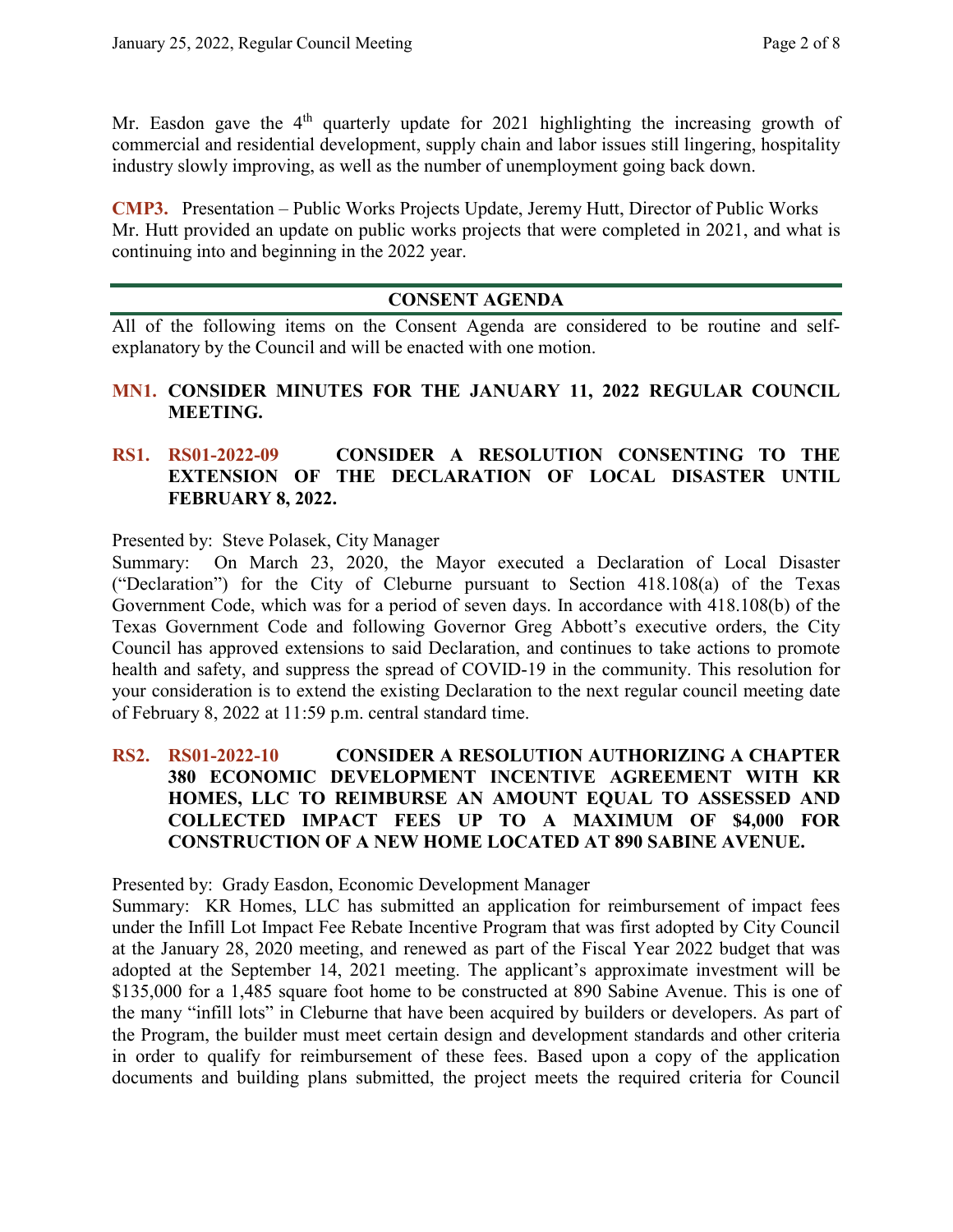consideration. Should this request be approved, there will be \$36,000 in funding remaining for future projects under this program.

### **RS3. RS01-2022-11 CONSIDER A RESOLUTION AUTHORIZING A CHAPTER 380 ECONOMIC DEVELOPMENT INCENTIVE AGREEMENT WITH PRESCHER CUSTOM HOMES TO REIMBURSE AN AMOUNT EQUAL TO ASSESSED AND COLLECTED IMPACT FEES UP TO A MAXIMUM OF \$4,000 FOR CONSTRUCTION OF A NEW HOME LOCATED AT 202 HOLLINGSWORTH STREET.**

Presented by: Grady Easdon, Economic Development Manager

Summary: Prescher Custom Homes has submitted an application for reimbursement of impact fees under the Infill Lot Impact Fee Rebate Incentive Program that was first adopted by City Council at the January 28, 2020 City Council Meeting and renewed as part of the Fiscal Year 2022 budget that was adopted at the September 14, 2021 meeting. The applicant's approximate investment will be \$185,000 for a 1,220 square foot home to be constructed at 202 Hollingsworth Street. This is one of the many "infill lots" in Cleburne that have been acquired by builders or developers. As part of the Program, the builder must meet certain design and development standards and other criteria in order to qualify for reimbursement of these fees. Based upon a copy of the application documents and building plans submitted, the project meets the required criteria for Council consideration. Should this request be approved, there will be \$32,000 in funding remaining for future projects under this program.

#### **RS4. RS01-2022-12 CONSIDER A RESOLUTION AUTHORIZING AN INTERLOCAL AGREEMENT FOR MUTUAL ACCESS TO CLOUDLIBRARY DIGITAL RESOURCES WITH THE TEXAS CLOUDLINK GROUP.**

Presented by: Tina Dunham, Library Director

Summary: CloudLibrary is a new digital platform for eBooks and eAudiobooks made available by membership in The Texas Cloudlink Group. Cleburne Public Library will share digital resources with forty-five other libraries thru this Interlocal Agreement. This new resource will increase availability of digital titles for library patrons.

## **OR1. OR01-2022-09 CONSIDER AN ORDINANCE AMENDING THE FISCAL YEAR 2022 BUDGET (#2) BY APPROPRIATING \$29,950 TO THE 4B ECONOMIC DEVELOPMENT CORPORATION FUND #9 FOR A SOUND SYSTEM AT BOOKER T. WASHINGTON COMMUNITY & RECREATION CENTER.**

Presented by: Rhonda Daugherty, Director of Finance

Summary: Staff is requesting a budget amendment to the capital appropriations in the 4B Economic Development Corporation budget for a sound system approved by the 4B Board of Directors at their meeting on August 12, 2021. The sound system was erroneously omitted from the City of Cleburne's FY 2022 budget document presented to council for approval. This additional appropriation will provide the funding as intended by the city staff and adopted by the 4B Board of Directors at their meeting.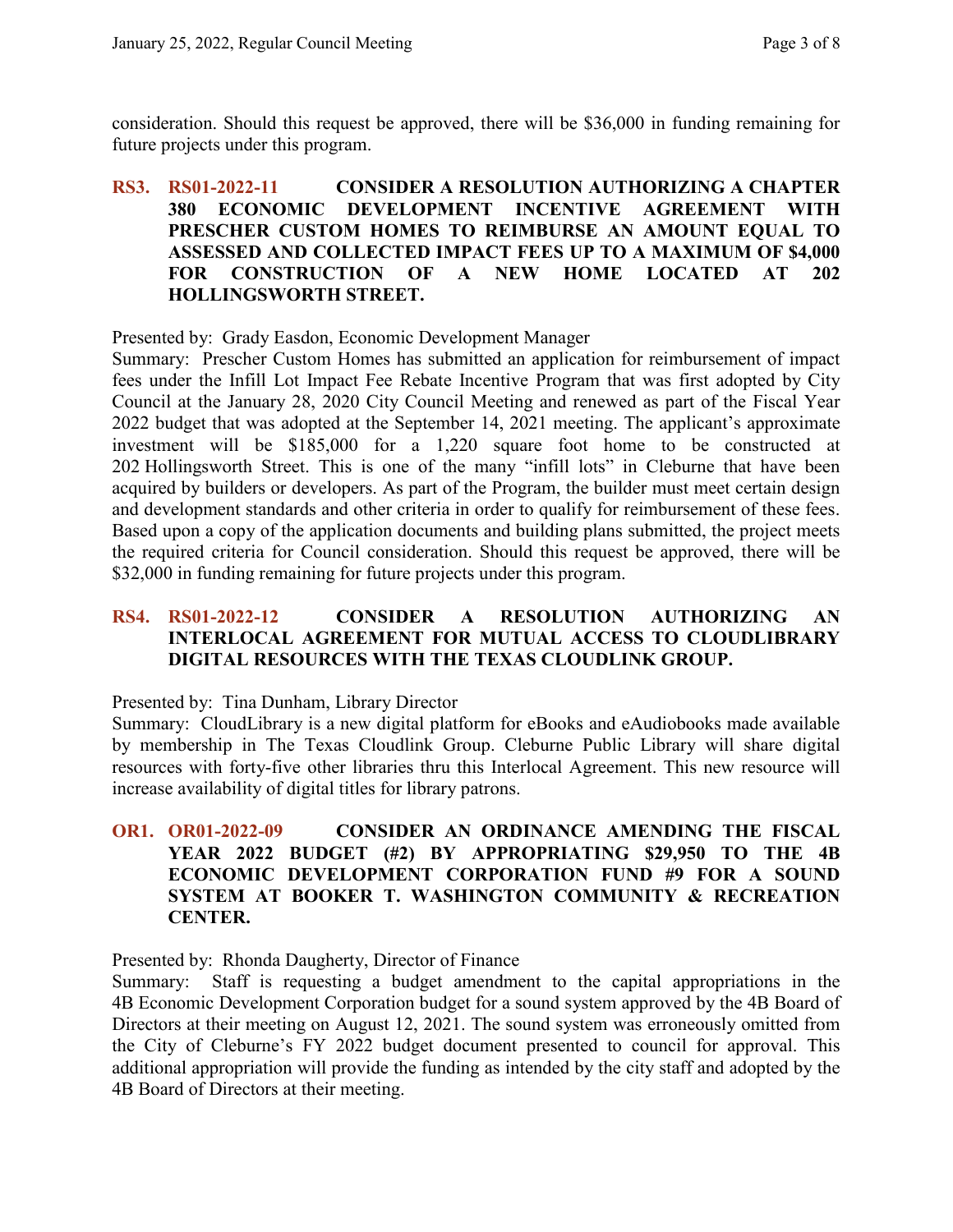The proposed budget amendment in the amount of \$29,950 will revise the total adopted 4B budget of \$3,916,507 (Ordinance OR09-2021-45) to \$3,946,457, funded with 4B fund reserves.

## **RS5. RS01-2022-13 CONSIDER A RESOLUTION AUTHORIZING MEMBERSHIP WITH TEXBUY THROUGH AN INTERLOCAL COOPERATIVE PURCHASING AGREEMENT WITH REGION 16 EDUCATION SERVICE CENTER.**

Presented by: Rhonda Daugherty, Director of Finance

Summary: The City of Cleburne desires to utilize cooperative purchasing through TexBuy on select governmental purchases in order to enjoy greater economy of scale and thereby reduce prices for certain commodities and services used by multiple governmental entities. TexBuy is a statewide purchasing cooperative hosted by Region 16 Education Service Center in Amarillo, Texas. TexBuy is the Texas representative of the national purchasing organization AEPA (Association of Educational Purchasing Agencies). Many of the awarded contracts offered through TexBuy were solicited nationally by AEPA, providing the most competitive pricing available. All competitive purchasing requirements are satisfied by utilizing cooperative purchasing through organizations such as TexBuy.

|                 | <b>Motion</b>         | <b>Second</b> | Ave                  | $\bf No$ | <b>Abstain</b> | <b>Absent</b> | <b>Result</b>         |
|-----------------|-----------------------|---------------|----------------------|----------|----------------|---------------|-----------------------|
| Weathers        |                       |               |                      |          |                |               | Approved as presented |
| <b>Boedeker</b> |                       |               |                      |          |                |               | Approved as amended   |
| Mann            |                       |               |                      |          |                |               | Denied                |
| Warren          |                       |               |                      |          |                |               | Withdrawn             |
| Cain            |                       |               |                      |          |                |               | Postponed until:      |
|                 | <b>Motion Carried</b> |               | <b>Motion Failed</b> |          |                |               | <b>Roll Call</b>      |

#### **MOTION: to approve as presented in its entirety**

## **ACTION AGENDA**

**OR2. OR01-2022-10** *\*PUBLIC HEARING\** **CONSIDER AN ORDINANCE REZONING ±34.19 ACRES FROM IH (INTERIM HOLDING DISTRICT) AND M2 (HEAVY INDUSTRIAL DISTRICT) TO M2 (HEAVY INDUSTRIAL DISTRICT), LOCATED AT 3604 AND 3740 WEATHERFORD HIGHWAY, AS REQUESTED BY AMS RAILROAD LOGISTICS, REPRESENTED BY TRANS TEXAS SURVEYING, CASE ZC21-031.**

Presented by: David Jones, Community Development Director

Summary: The applicant has requested to rezone approximately 34.19 acres from IH (Interim Holding District) and M2 (Heavy Industrial District) to M2 (Heavy Industrial District) for the properties located at 3604 and 3740 Weatherford Highway. The applicant has indicated their intent to rezone the subject property for future industrial development.

The Planning and Zoning Commission considered this request at their January 10, 2022 meeting and recommended approval with a vote of 7-0.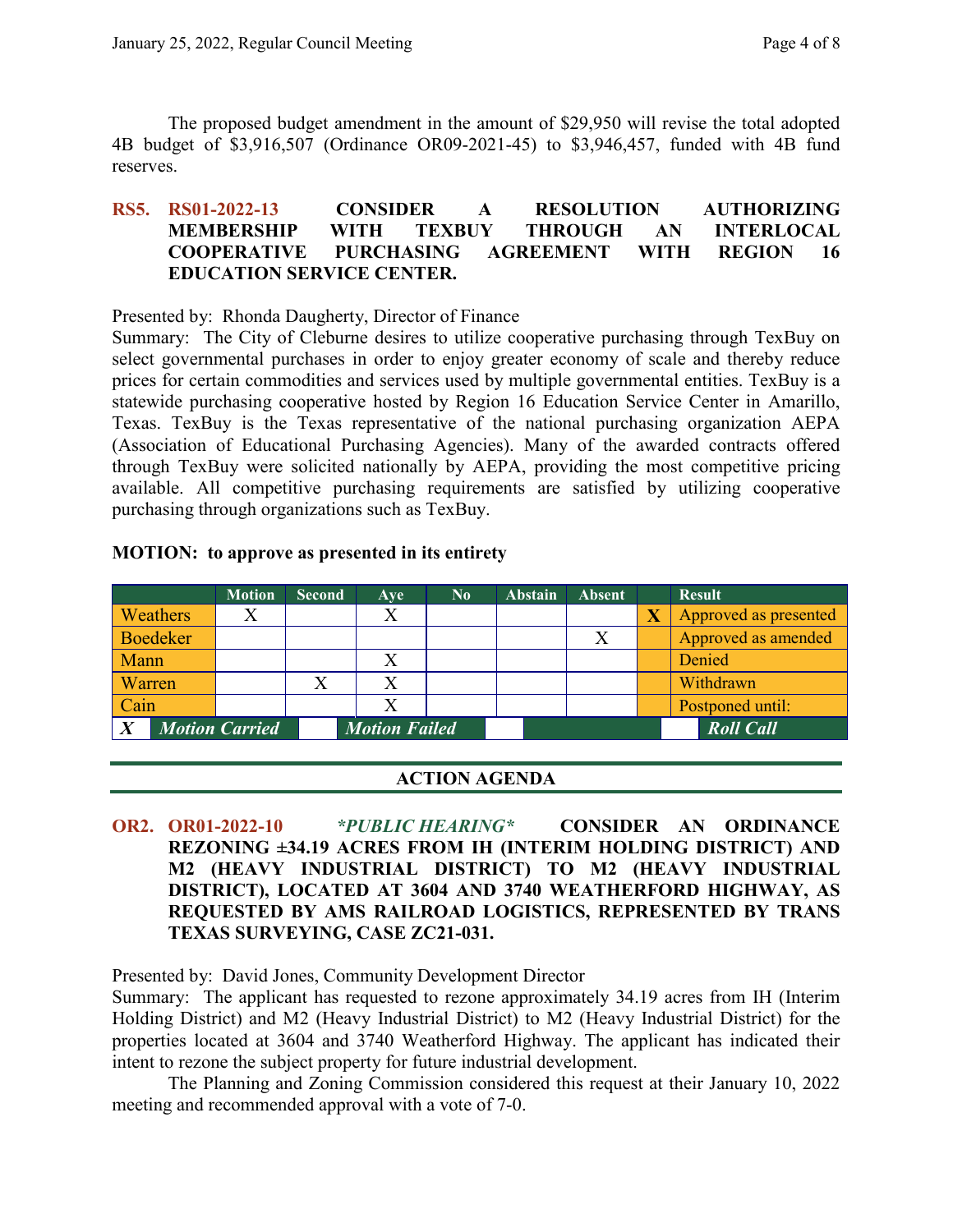A representative of Trans Texas Surveying was available should the Council have questions.

Mayor Cain opened the public hearing there were no speakers and the public hearing was closed.

|        |                 | <b>Motion</b>         | <b>Second</b> | Ave                  | $\mathbf{N_0}$ | <b>Abstain</b> | <b>Absent</b> | <b>Result</b>         |
|--------|-----------------|-----------------------|---------------|----------------------|----------------|----------------|---------------|-----------------------|
|        | Weathers        |                       |               | Χ                    |                |                |               | Approved as presented |
|        | <b>Boedeker</b> |                       |               |                      |                |                |               | Approved as amended   |
| Mann   |                 |                       |               |                      |                |                |               | Denied                |
| Warren |                 |                       |               |                      |                |                |               | Withdrawn             |
| Cain   |                 |                       |               |                      |                |                |               | Postponed until:      |
|        |                 | <b>Motion Carried</b> |               | <b>Motion Failed</b> |                |                |               | <b>Roll Call</b>      |

**MOTION: to approve as presented**

**RS6. RS01-2022-14 CONSIDER A RESOLUTION APPROVING THE FINAL PLAT OF DUKE HILL ESTATES, AN ADDITION TO THE EXTRATERRITORIAL JURISDICTION, BEING ±15.049 ACRES, GENERALLY LOCATED NEAR THE SOUTHWEST INTERSECTION OF FM 2135 AND COUNTY ROAD 312, AS REQUESTED BY Q9 TX RE ACQUISITION HOLDINGS I LLC, REPRESENTED BY TRANS TEXAS SURVEYING, CASE PC21-059.**

Presented by: David Jones, Community Development Director

Summary: The applicant is requesting approval of the final plat for Duke Hill Estates, which consists of seven (7) residential lots, generally located near the southwest intersection of FM 2135 and County Road 312, within the City's Extraterritorial Jurisdiction (ETJ).

The final plat meets all of the minimum requirements as outlined in Chapter 154 of the Code of Ordinances. The Planning and Zoning Commission considered this request at their January 10, 2022 meeting and recommended approval with a vote of 7-0.

|        |                 | <b>Motion</b>         | <b>Second</b> | Ave                  | No. | <b>Abstain</b> | <b>Absent</b> |                         | <b>Result</b>         |
|--------|-----------------|-----------------------|---------------|----------------------|-----|----------------|---------------|-------------------------|-----------------------|
|        | Weathers        |                       |               | X                    |     |                |               | $\overline{\mathbf{X}}$ | Approved as presented |
|        | <b>Boedeker</b> |                       |               |                      |     |                | X             |                         | Approved as amended   |
| Mann   |                 |                       |               | X                    |     |                |               |                         | Denied                |
| Warren |                 |                       |               |                      |     |                |               |                         | Withdrawn             |
| Cain   |                 |                       |               | Χ                    |     |                |               |                         | Postponed until:      |
|        |                 | <b>Motion Carried</b> |               | <b>Motion Failed</b> |     |                |               |                         | <b>Roll Call</b>      |

#### **MOTION: to approve as presented**

**RS7. RS01-2022-15 CONSIDER A RESOLUTION AUTHORIZING AN AGREEMENT WITH MOTOROLA SOLUTIONS FOR THE LEASE-PURCHASE OF A THREE-POSITION MOTOROLA RADIO DISPATCH CONSOLE SYSTEM, FOR AN AMOUNT NOT TO EXCEED \$949,476.**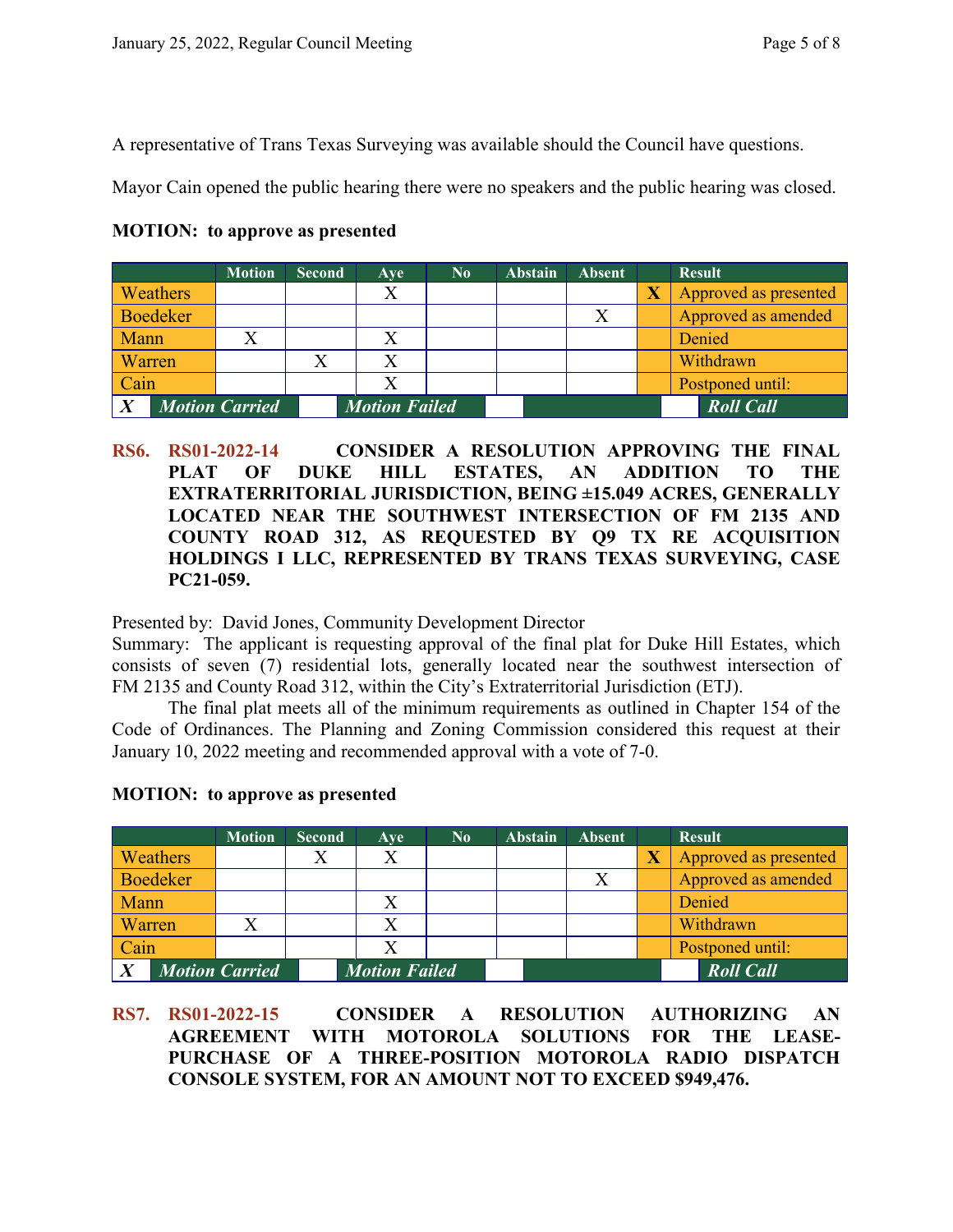Presented by: Linn Goodman, Assistant Chief of Police

Summary: The system will be a lease/purchase that will replace the current 15-year old console system that is beyond its end of life. The purchase includes installation of three console positions, a logging recorder for phones and radios, and training.

The lease/purchase will be paid in five equal annual payments of \$141,878, totaling \$709,386, with the first payment due February 1, 2023 and the last payment due February 1, 2027 and there is no penalty for early payoff. In addition to the five annual lease/purchase payments there are annual recurring maintenance costs that total \$240,090 in Fiscal Years 2023- 2027. The cost of the lease/purchase and ongoing maintenance costs is \$949,476. Anticipated completion is summer of 2022.

Casey Moore, representative of Motorola Solutions, was available and answered questions of the Council.

Councilman Weathers asked what is the life expectancy of the console system and if the maintenance plan will be renewed after the five-year initial agreement term. Mr. Moore replied the system should last 10-15 years and they receive updates every two years. He also confirmed there are several renewal options.

Councilman Mann asked if maintenance repairs are done to the console systems on site and Mr. Moore confirmed all repairs are provided on site, with a four-hour response time for repair calls.

|                       | <b>Motion</b> | <b>Second</b> | Ave                  | $\bf No$ | <b>Abstain</b> | <b>Absent</b> | <b>Result</b>         |
|-----------------------|---------------|---------------|----------------------|----------|----------------|---------------|-----------------------|
| <b>Weathers</b>       |               |               |                      |          |                |               | Approved as presented |
| Boedeker              |               |               |                      |          |                |               | Approved as amended   |
| <b>Mann</b>           |               |               |                      |          |                |               | Denied                |
| Warren/               |               |               |                      |          |                |               | Withdrawn             |
| Cain                  |               |               |                      |          |                |               | Postponed until:      |
| <b>Motion Carried</b> |               |               | <b>Motion Failed</b> |          |                |               | <b>Roll Call</b>      |

#### **MOTION: to approve as presented**

## **RS8. RS01-2022-16 CONSIDER A RESOLUTION AUTHORIZING AN AGREEMENT WITH MOTOROLA SOLUTIONS FOR ASTRO CONNECTIVITY SERVICES, FOR AN AMOUNT NOT TO EXCEED \$115,000.**

Presented by: Linn Goodman, Assistant Chief of Police

Summary: The Fiscal Year 2022 budget authorizes funding for \$100,000 to install managed site link connections (Astro Connectivity Service) that will connect the City of Cleburne's MCC7500 dispatch console site to the two Regional Master Sites located in Fort Worth and Irving, respectively. These links are required for the console site to function. The actual FY 22 cost is expected to be approximately \$27,000. The FY 23 cost is expected to be \$21,100 with a 3% increase each year afterward until FY 26. The total five-year cost will be approximately \$115,000.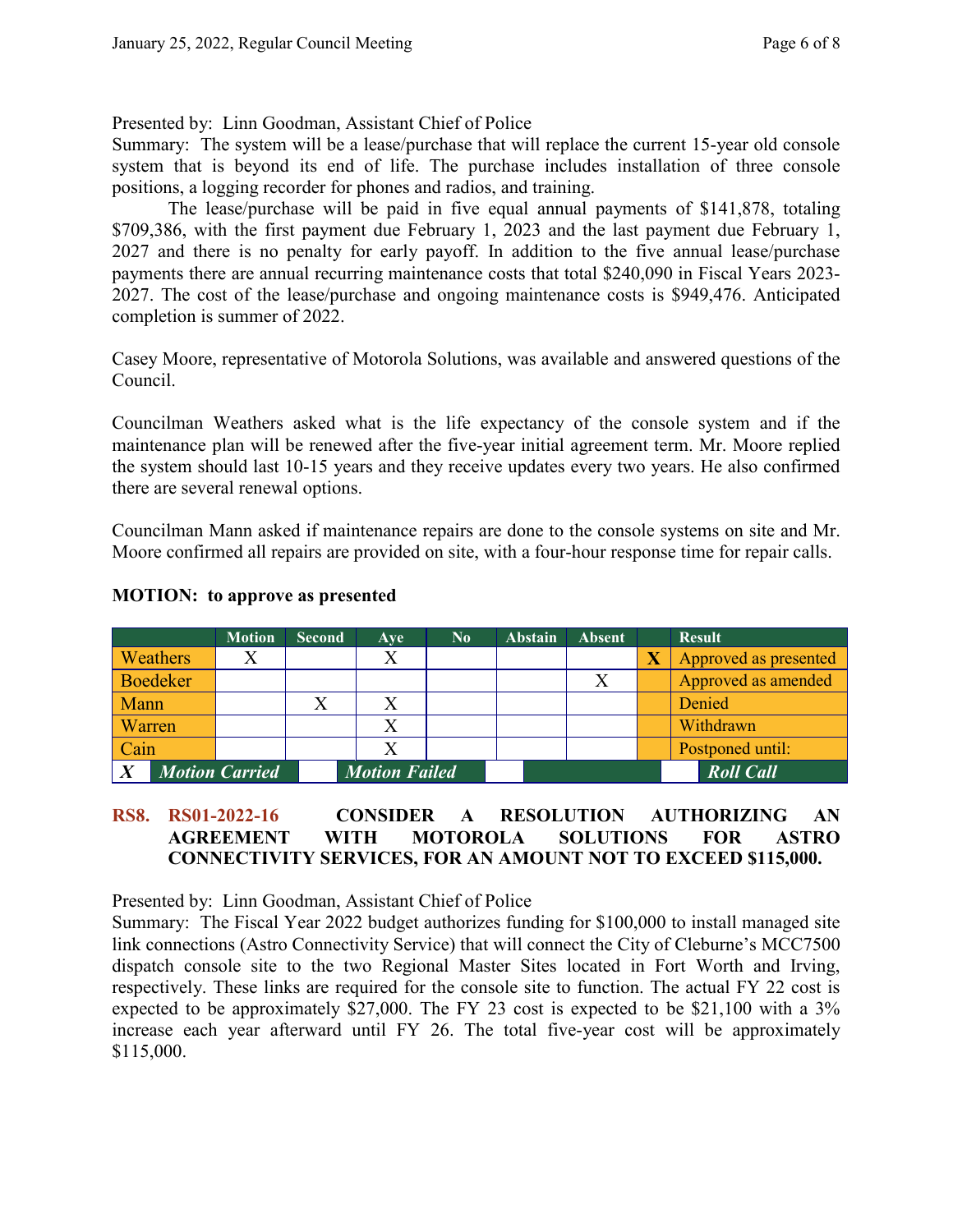Casey Moore, representative of Motorola Solutions, was also available for this item should the Council have questions.

|                       | <b>Motion</b> | <b>Second</b> | Ave                  | $\bf No$ | <b>Abstain</b> | <b>Absent</b> | <b>Result</b>         |
|-----------------------|---------------|---------------|----------------------|----------|----------------|---------------|-----------------------|
| Weathers              |               |               |                      |          |                |               | Approved as presented |
| <b>Boedeker</b>       |               |               |                      |          |                | X             | Approved as amended   |
| Mann                  |               |               |                      |          |                |               | Denied                |
| Warren                |               |               |                      |          |                |               | Withdrawn             |
| Cain                  |               |               |                      |          |                |               | Postponed until:      |
| <b>Motion Carried</b> |               |               | <b>Motion Failed</b> |          |                |               | <b>Roll Call</b>      |

#### **MOTION: to approve as presented**

#### **DISCUSSION & UPDATES**

#### **OC1. DISCUSS TRESPASS POLICY FOR CITY PROPERTIES.**

Presented by: Craig Huskey, Assistant Chief of Police

Summary: Discuss proposed policy to provide the public and City staff at City Property, buildings, and facilities, to the extent permitted by law, an environment free from unlawful and disruptive behavior that interferes with City and public business and activities.

This item was for discussion only and no formal action was taken. Council directed staff to submit this policy for Council's consideration at a future meeting.

Mayor Cain recessed the Regular Council Meeting at 6:29 PM to discuss items legally posted in Executive Session.

## **EXECUTIVE SESSION**

Pursuant to the Open Meetings Act, Chapter 551, and the Texas Disaster Act, Chapter 418 of the Texas Government Code, Executive Session may be held at any time during the meeting that a need arises for the City Council to seek advice from the City Attorney as to any posted subject matter of this City Council Meeting.

**Section 551.071. Consultation with Attorney** The City Council will convene into executive session to receive legal advice from the City Attorney on the following matters in which the duty of the City Attorney to the City's governmental body under the Texas Disciplinary Rules of Professional Conduct of the State Bar of Texas clearly conflicts with Chapter 551 of the Texas Government Code:

#### **EXE1.** Discuss Wright Farms Municipal Utility District

**EXE2.** Actions taken and to be taken related to securing the building located at 14 East Chambers Street (further described as the Southwest Corner of Caddo Street and Chambers Street)